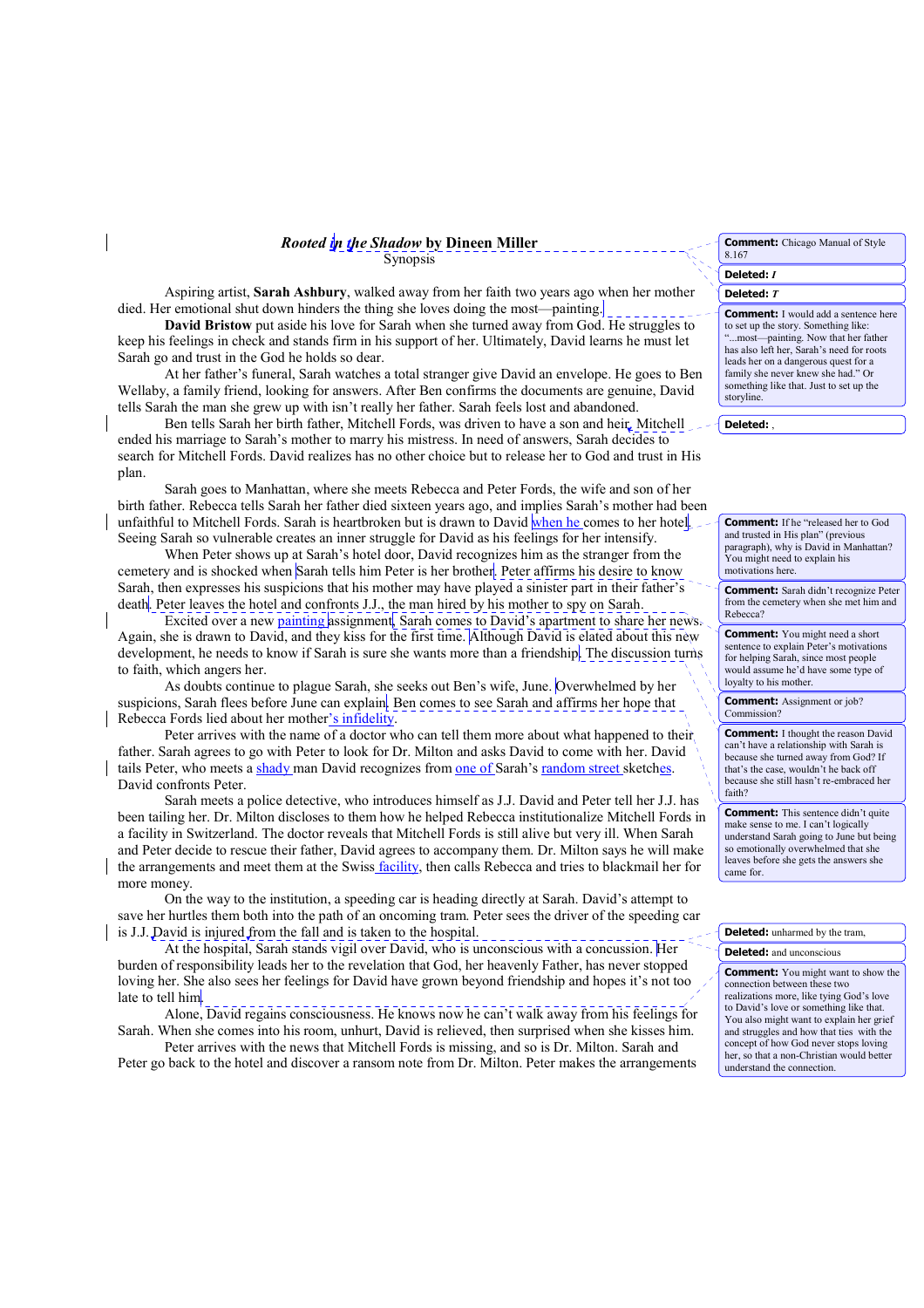to meet the doctor's demands, while Sarah returns to the hospital to stay with David.

Dr. Milton confesses he didn't take Mitchell and implies Peter's mother is responsible. Peter pushes the doctor for more information and is reminded of the family's farmhouse near the city.

As David is being released from the hospital, Sarah goes to meet Peter downstairs. In the elevator, Sarah recognizes J.J. He pulls out a gun and takes her to the farmhouse. When Sarah tries to escape, J.J. recaptures her and brings her to Mitchell, who is slumped over in a wheelchair, unconscious

Peter gets a call from J.J., who states he has not only Mitchell but Sarah, too. David and Peter race to the farmhouse and call the police on the way.

Rebecca rushes out of her Zürich hotel after receiving a strange phone call from J.J., insisting she come to the family farmhouse. She frets over her carefully laid plans.

David storms into the farmhouse but is stopped by J.J., who orders Peter to push Mitchell's wheelchair into the room. Rebecca arrives and is "invited" by  $\overline{J}$ . I. to join them and calls her "Mother." Rebecca confirms J.J. is her son and confesses to her part in institutionalizing Mitchell. When sirens are heard, J.J. grabs Sarah. David struggles with J.J. for the gun. A gunshot rings out. J.J. lays lifeless. shot by the police. Rebecca crouches by his body and talks to her dead son as if he were a child.

An ambulance takes Mitchell Fords, who's in severe diabetic shock, to the hospital. He regains consciousness and asks Sarah for forgiveness. He dies shortly after. David finds Sarah in the hospital chapel, sad but at peace.

Ironically, Rebecca's mental breakdown lands her in the very same institution. Peter goes back to Manhattan with the plan of restoring the family name.

Back home, David arrives at Sarah's door with a bouquet of yellow roses. In the center is a single red rose with an engagement ring attached. Sarah happily accepts his proposal, joyful in the promise of a future with the man she loves and her renewed faith.

Epilogue: Eighteen Months Later. Peter opens an unrecognizable e-mail and the single line of the message stuns him. Did you forget about Mitchell's pregnant mistress?

You do a good job shortening the long synopsis while keeping the plot points and the spiritual threads. You could even add more that would flesh out the characters' motivations more.

You might want to include more about how Rebecca is the one orchestrating the action here. It seems more that J.J. is doing everything on his own, and Rebecca seems like a peripheral character. Explain her involvement a little more.

Does David have an external goal? I know that Sarah does and Peter does also but David doesn't seem to have a specific action he's taking besides watching over Sarah. He has a great deal of internal conflict, but I think that it would give more depth to his character if he had more of a prominent external goal for the story. (Or maybe he does, but it's just not in the synopsis.) This is something the judges in the contest will be looking for.

In regards to his internal conflict, what does he learn during the course of his emotional arc? He realizes that he can't live without Sarah, but what personal internal lesson does he learn? That probably should be apparent in the synopsis.

One thing that I noticed about Sarah's external goal—she isn't always actively pursuing it, at least according to the synopsis. After going to Manhattan, it seems she tends to just go where Peter tells her to. You might want to make her actions more active in pursuit of the truth, so she isn't just blown about by the things that happen around her, she should be actively working toward her own quest for answers.

**Comment:** You might need to explain J.J.'s motives for doing this. Does he have a breakdown? Anger at Rebecca? And why kidnap them, why not just kill them and escape? Why bring them all to the farmhouse? Deleted:

Deleted:

**Comment:** Great ending hook!